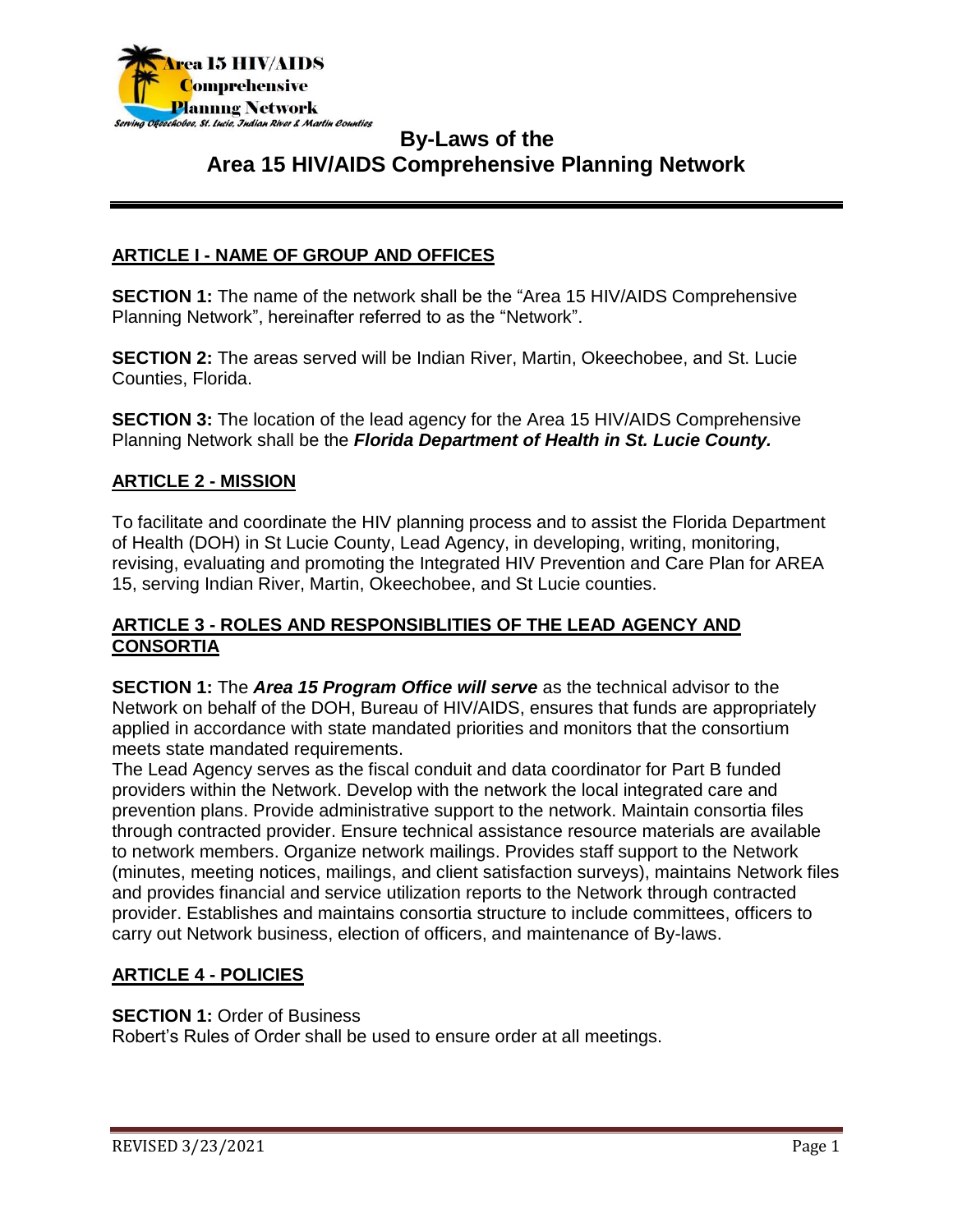

### **SECTION 2: Quorum**

A quorum for the Network meetings shall consist of no less than 25% of the Network membership.

### **SECTION 3:** Confidentiality

Access to information held in health records is governed by state and federal laws, which also require that such information be held confidential. The Network, members, prospective members, and guests shall protect the identification of clients and the nature of services provided, including HIV testing, from disclosure, except as permitted in the performance of referrals to other agencies for client care and as required by state and federal reporting requirements. Violation of confidentiality requirements by a member shall result in permanent termination from the Network. Violation of confidentiality requirements by a nonmember whether prospective member or guest, shall result in the denial of membership, should such membership be sought, as well as in the denial of access to future meetings. All members shall review and update their disclosure forms annually or as otherwise precipitated by material change in employment, fiduciary, financial or other relevant interest or status.

### **SECTION 3.1:** Conflict of Interest

Conflict of interest occurs when a member of the Network has a direct or indirect fiduciary interest in or relationship to (including but not limited to ownership, employment, contractual, creditor or consultative relationship; or to Board or staff membership in) a business, organization, program or other entity and (1) the Network has a direct financial, contractual or other recognized relationship with the such entity, (2) such entity is the direct or indirect subject of a decision by the Network, and/or (3) a member uses threats or coercion to influence the conduct of the Network.

## **SECTION 3.2:** Regulation of Conflict of Interest

Members shall be provided with applicable local, state and federal rules governing conflict of interest. Any member shall be mandatorily excused and shall not vote on any matter in which they have an actual, disclosed or determined conflict of interest. Abstaining persons may be counted toward the quorum for meetings and may participate in discussions. The Executive Committee shall oversee all matters relating to conflicts of interest. Members who refuse or fail to comply with the conflict of interest provision shall be subject to immediate termination from the Network.

### **SECTION 4:** Grievances

At least one of the following basic criteria must meet the form and basis of the grievance which is being filed (Not all grievances shall be shared at meetings):

Criteria 1. Alleged deviations from the established by-laws (such as failure to follow established conflict-of interest rules).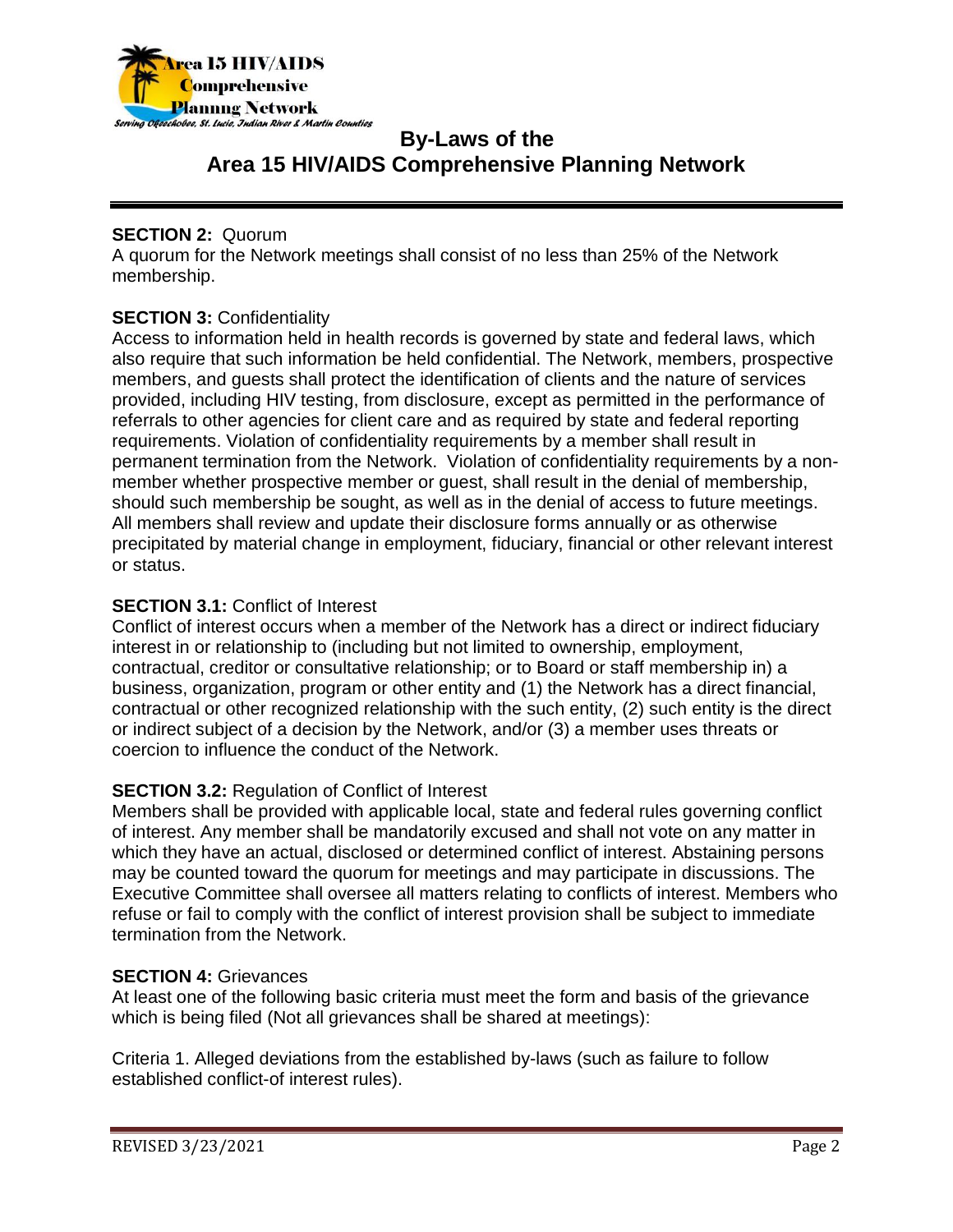

Criteria 2. Inconsistency with the findings of the locally published Needs Assessment or Integrated Care and Prevention Plan for HIV/AIDS Services in Area 15.

Grievances filed merely on the basis of dissatisfaction with the outcome of a Network decision/vote will not be accepted.

#### **[Grievances about service providers' performance, clients' complaints, problems with DOH and other matters outside the aegis of the Network shall be pursued elsewhere, utilizing the grievance procedures of the designated lead agency].**

A written grievance or complaint shall be submitted to Consortia Liaison and a written acknowledgement of receipt shall be within 5 working days. The grievance shall be brought to the next scheduled Executive Committee meeting for review and resolution. The Executive Committee shall meet with the complainant with the goal of rectifying the situation in a mutually satisfactory way

#### . **SECTION 5: Personal Liability**

The members and officers of the Network shall not be personally liable for debts, liabilities, or other obligations of the Network. No individual member shall, by reason of his or her performance on behalf of the Network or any duty, function, or activity required, or authorized to be undertaken by the Network, be liable for the payment of damages under the law of the United States or any state (or political subdivision of the state) if the member himself or herself believed he/she was acting within the scope of his or her duty, function or activity of a member, with respect to such performance, acted without gross negligence or malice toward any person affected by it.

#### **SECTION 6:** Voucher

Consumers who are not compensated/reimbursed by their employer may receive a voucher for attending Consortia related meetings and trainings. Prior written approval and delegation by the Area 15 Lead Agency Program Office is required if an individual is requesting a voucher for participation in other Special Functions of the Network including attendance at other community meetings related to Network business.

[All REQUESTS FOR A VOUCHER MUST FOLLOW THE FLORIDA DEPARTMENT OF HEALTH TRAVEL POLICIES AND STATUTORY GUIDELINES].

### **SECTION 7: Amendments to Bylaws**

These By-Laws may be altered, amended or repealed and new By-Laws may be adopted by a two-thirds (2/3) majority vote of Network members present at a Network meeting. Written notice post marked at least ten (10) business days prior to the next Network meeting, via mail and electronic mail setting forth the proposed action will be given to the members. Amendments and revisions will be accepted upon approval of a 2/3 (two-thirds)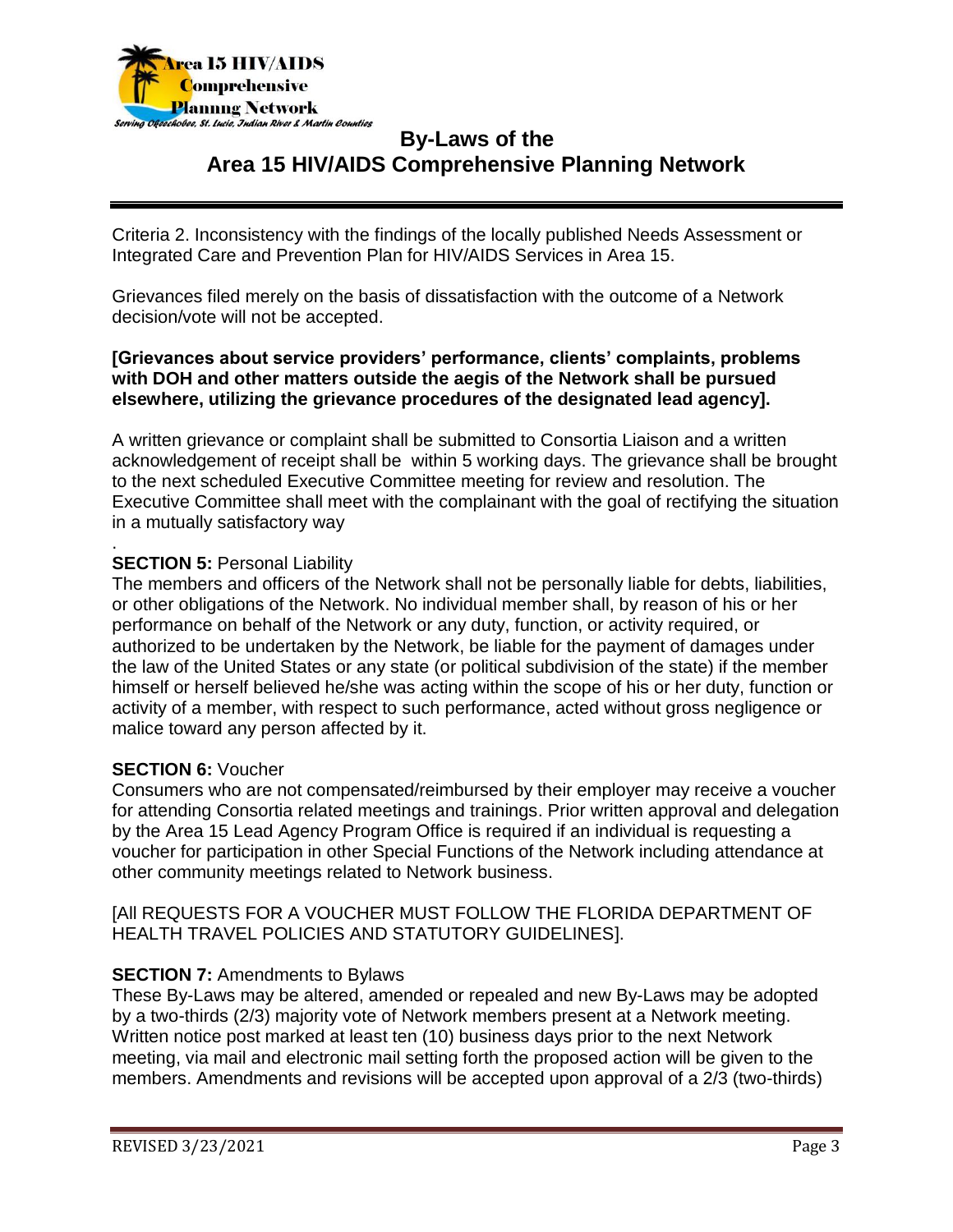

majority vote of the Network members when a quorum is present. Lead Agency staff is authorized to correct article and section designations, punctuation, and cross references and to make such other technical and conforming changes as may be necessary to reflect the intent of the Network in connection with keeping the By-Laws grammatically correct.

### **ARTICLE 5 - CONSORTIUM MEMBERSHIP**

**SECTION 1: It shall be the policy of the Network to recruit and retain persons from all** represented geographic service areas, infected and affected population groups and various fields of expertise, including people who have an active interest in the care of persons living with HIV/AIDS.

**SECTION 2:** The Network shall be open to any individual residing or working in Indian River, Martin, Okeechobee, or St. Lucie counties who demonstrates affirmative interest and concern to improve the health and social welfare of people living with HIV/AIDS.

**SECTION 3:** In order for any membership to be granted, the prospective member must complete and submit the following to the Lead Agency through the contracted provider:

Once the Lead Agency receives the application, they will review the application, ensure completeness, and forward it to the Executive Committee.

Each new member shall complete orientation as conducted in collaboration with the Lead Agency and the Membership and Public Relations Committee within 90 days of application approval.

#### **SECTION 4:** Duties and Responsibilities *of Members*

Members agree to (a) participate actively on at least one Network committee. To continue as an active voting member with the Network, members must attend at a minimum, 4 Committee meetings and 4 Quarterly General Body Meetings and attend at least 4 committees per year. On-Call Special Meetings to be held for discussion of events/outreach. Prior to removal from the Network, members will receive a warning letter concerning removal due to lack of participation. Extenuating Circumstances influencing a member's participation will be addressed by the Executive Committee prior to final notification of removal from the Network. All resignations should be submitted in writing to the Lead Agency.

#### **ARTICLE 6 – CONDUCT**

Disrespectful, discourteous, and unprofessional behavior towards a consortium member or guest shall not be tolerated. Such behavior shall be grounds for terminating Network membership.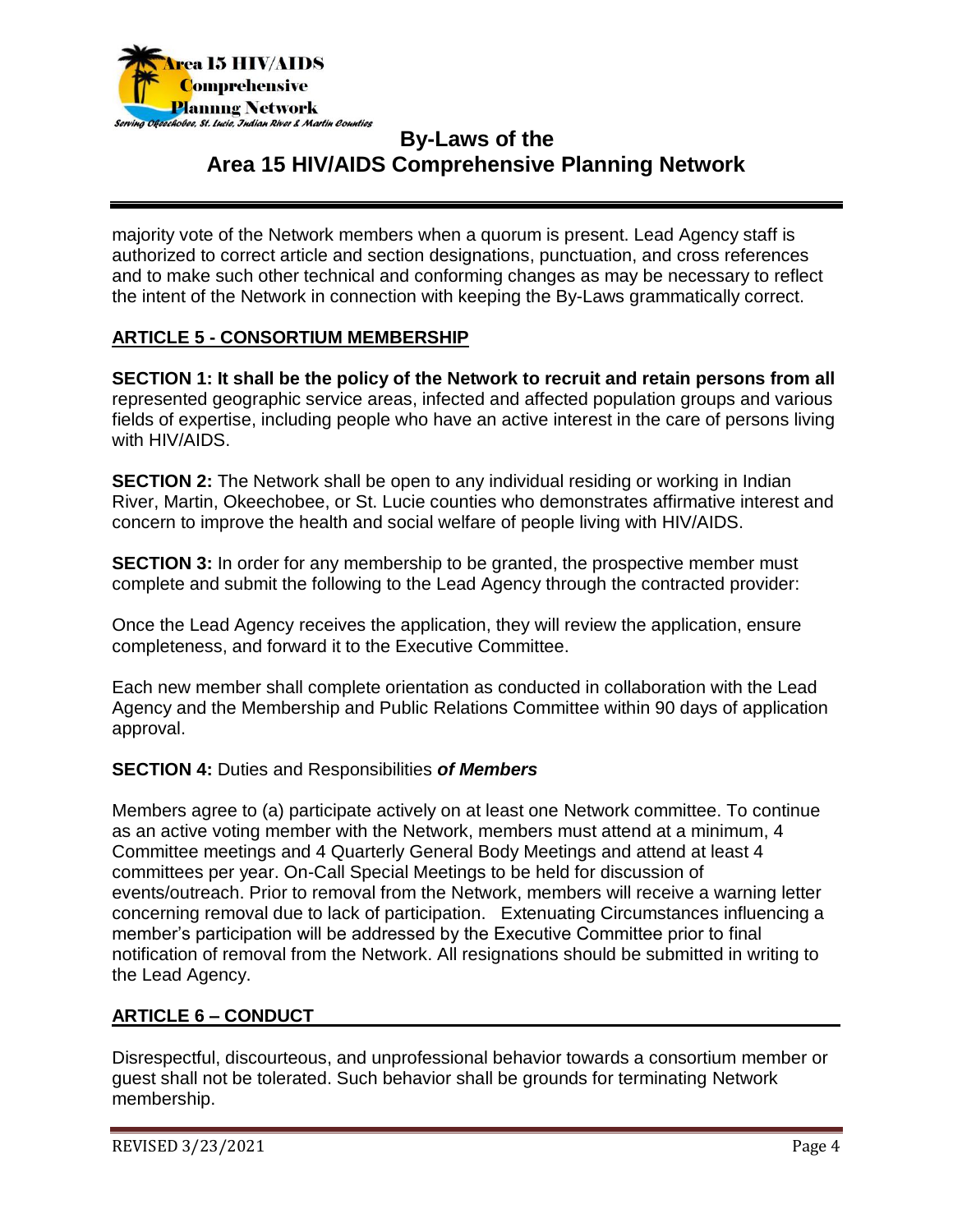

A. The Executive Committee will be responsible for terminating an individual from membership for individual member behavioral or competency problems. Reasons for termination include undue and persistent anger and personal attacks within meeting discussions; intimidation or threatening of members during meeting discussions; unproductive and persistent disruption of meeting agendas; and, continual obstruction of meeting processes resulting in an inability to fulfill meeting goals and outcomes.

B. The process for terminating an individual Network member for behavioral/competency problems consist of the following steps:

1st Occurrence: A written warning from the Executive Committee shall be provided to the individual member outlining the behavior or competency incident. The written warning will state that if another incident occurs the individual member will be terminated from the Network.

2nd Occurrence: The second occurrence shall result in termination of the individual from Network membership. Membership termination shall be indicated to the individual member through a return receipt letter signed by the Network Chair.

[The Executive Committee reserves the right to accelerate the above process if the severity of the behavior warrants].

### **ARTICLE 7 - OFFICERS OF THE NETWORK**

**SECTION 1:** The officers of the Network shall be Co-chairs.

**SECTION 2:** The officers of the Network shall be elected annually by the members at the Annual Meeting and assume office at that time. The term of office shall be for two (2) years. If someone is an officer for six months or longer, that will constitute a full term. Each officer shall hold office until his/her successor is duly elected. If at any time during the election process a tie vote exists between two members running for the same position the Lead agency at its discretion will resolve the tie breaker through a fair mechanism.

**SECTION 3:** An individual may only be nominated and elected into one office per term. In order to be nominated and elected as an officer, an individual must have been a member for a minimum of 1 year.

**SECTION 4:** The duties of the officers of the Network are as follows:

SECTION 4: The duties of the officers of the Network are as follows: A. Co-Chair: The Care and Prevention Co-chairs shall preside at all meetings of the general membership and the Executive Committee. The Co-chairs, or designee, shall represent the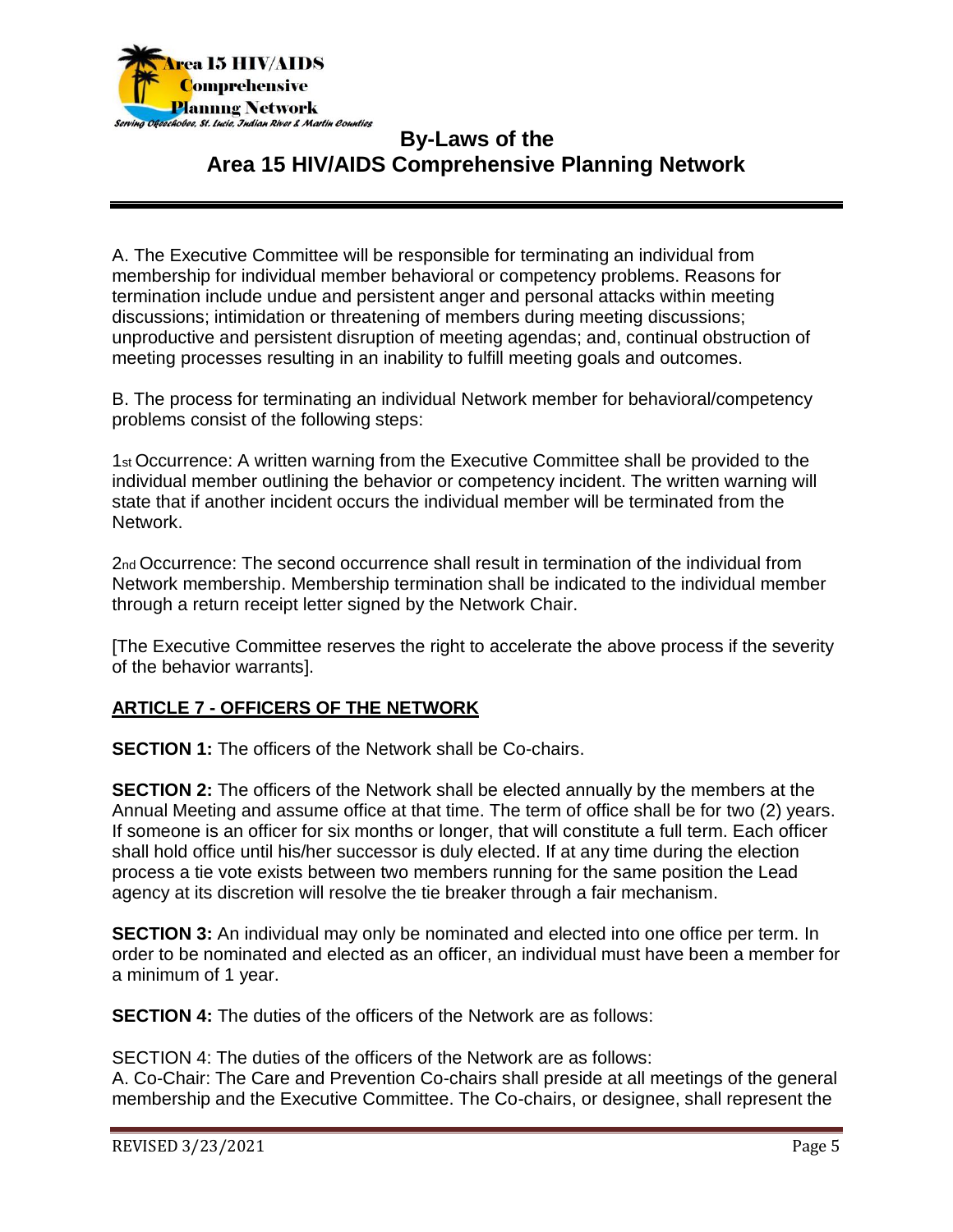

Network at other health and HIV-related planning and policy groups, and shall foster cooperative and collaborative planning efforts through appropriate external community planning groups.

B. Co-chair: The Co-chair shall serve in the absence of the Co-chairs. This designee shall perform all powers and duties of the office. In the event the office of Co-chair is vacant, the Co-chair shall serve the unexpired term of the Co-chair. He/she shall perform such duties as may be prescribed by the Co-chairs or the Executive Committee.

C. Secretary: The Secretary shall be responsible for participating in the distribution of materials for members present at the general meetings and such duties as may be prescribed by the President or the Executive Committee. It is the responsibility of each cochair to take minutes. The Secretary shall also act as the Sargent at Arms.

### **ARTICLE 8 - MEETINGS**

**SECTION 1:** The Network shall meet Four *(4)* Quarterly times a year unless otherwise specified.

**SECTION 2:** The Executive Committee shall meet every other month unless an emergency. A quorum for Executive Committee meetings shall consist of a majority of the Executive Committee members.

**SECTION 3:** Network committee meetings shall meet no less frequently than eight (8) times a year. A quorum for committee meetings shall consist of a majority of the committee members.

**SECTION 4:** The Annual Meeting of the Network shall be held in March of each year, or as determined by the members.

**SECTION 5:** All business meetings of the Network shall be open to the public.

**SECTION 6:** Special meetings of the Network may be called by the Co-chairs or by onethird (1/3) or more of the Network members. Members shall receive at least forty-eight (48) hours' notice prior to the meeting and said notice shall specify the nature of any and all business to be conducted at the meeting.

**SECTION 7:** A quorum for the Network meetings shall consist of no less than 25% of the eligible Network members that are present physically or electronically. A vote of the majority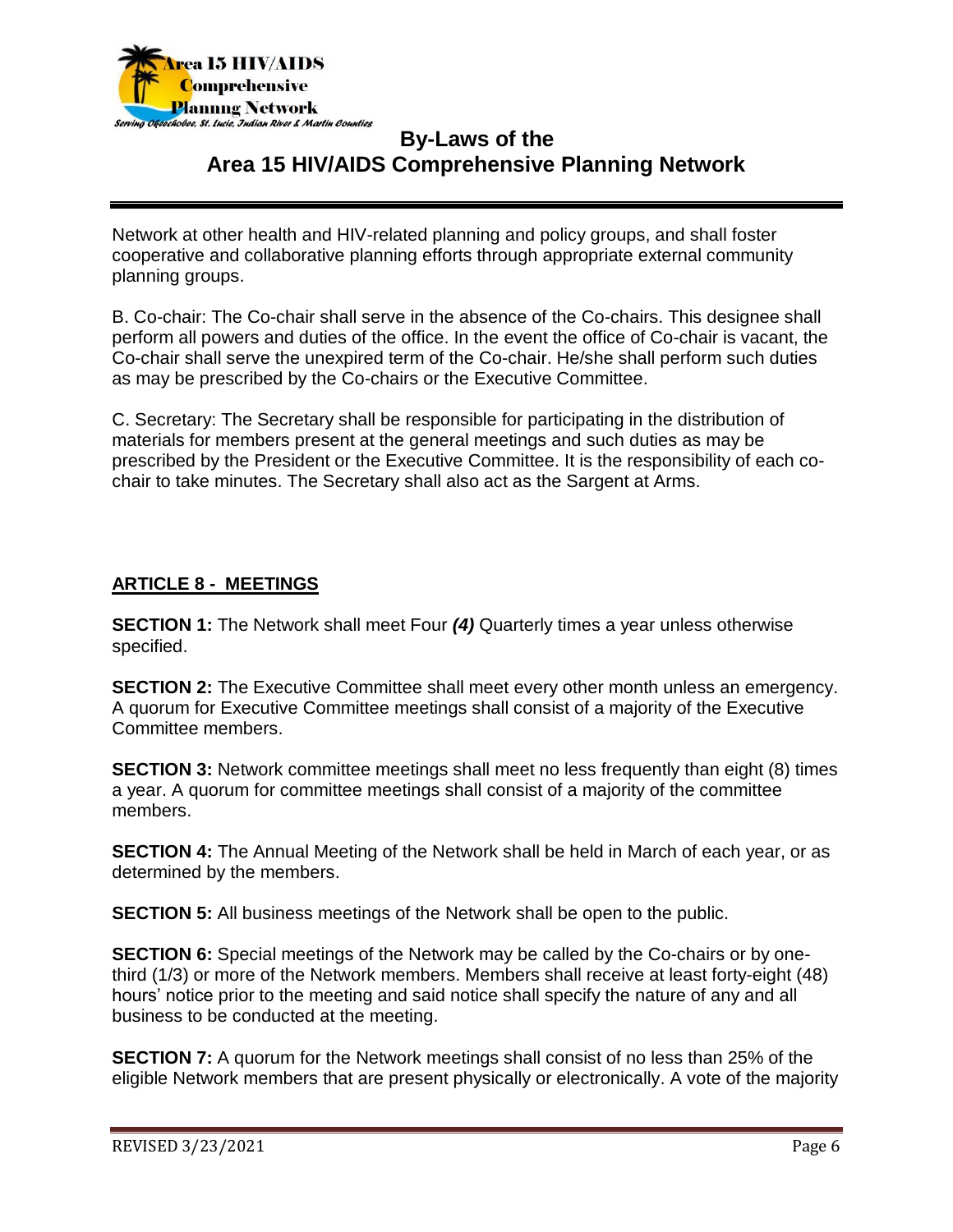

of such quorum shall serve to transact any and all business properly coming before such meeting, except if noted otherwise in these bylaws.

**SECTION 8:** Notices of regular and special Network meetings shall be delivered by mail, fax, telephone, in person, electronic mail, social media, or published in local newspapers under the heading of 'public announcements' prior to the meeting.

### **ARTICLE 9 - COMMITTEES**

**SECTION 1:** There shall be an **Executive Committee** consisting of the elected officers of the Network, and all standing committee chairs. The Executive Committee will be responsible for reviewing and resolving grievances pertaining to Network activities only as defined in Article IV, Section 4 of these Bylaws. The Executive Committee will be responsible for reviewing the lead agency's financial statements for recommendations to the Network and approving committee motions and forwarding to Network. The President of the Network is the Chair and the Vice President of the Network is the Vice Chair of the Executive Committee.

**SECTION 2:** There shall be a **Membership and Public Relations Committee** chaired by a Network member and having a member of the committee serve as vice chair. This committee shall actively seek qualified members for the Network. The Membership Committee will also monitor membership attendance as required by the current NETWORK By-Laws. This committee shall also be responsible for (1) providing education, orientation, and mentoring of all new Network members and (2) providing community education about the roles and responsibilities of the Network.

**SECTION 3:** There shall be an **Evaluation and Quality Assurance Committee** chaired by a Network member *in collaboration with the Quality Assurance Coordinator* and having a member of the committee serve as vice chair. This Committee will be responsible for leading the development and updating as needed the Area 15 Part B Quality Management Plan. This Committee will also be responsible for fulfilling all tasks related to evaluation and quality assurance as stated in the annual work plan. These activities are done in collaboration with the Planning Committee.

**SECTION 4:** There shall be a **Planning Committee** chaired by a Network member and having a member of the committee serve as vice chair. This Committee will take the lead in advising and assisting the lead agency in the preparation of the Integrated Care and Prevention Plan and Needs Assessment. This committee will be responsible for oversight of needs assessments, evaluations, and the development of the work plan. These activities are done in collaboration with the Evaluation and Quality Assurance Committee. This committee shall also be responsible for providing community education about the roles and responsibilities of the Network by participating in activities in Area 15.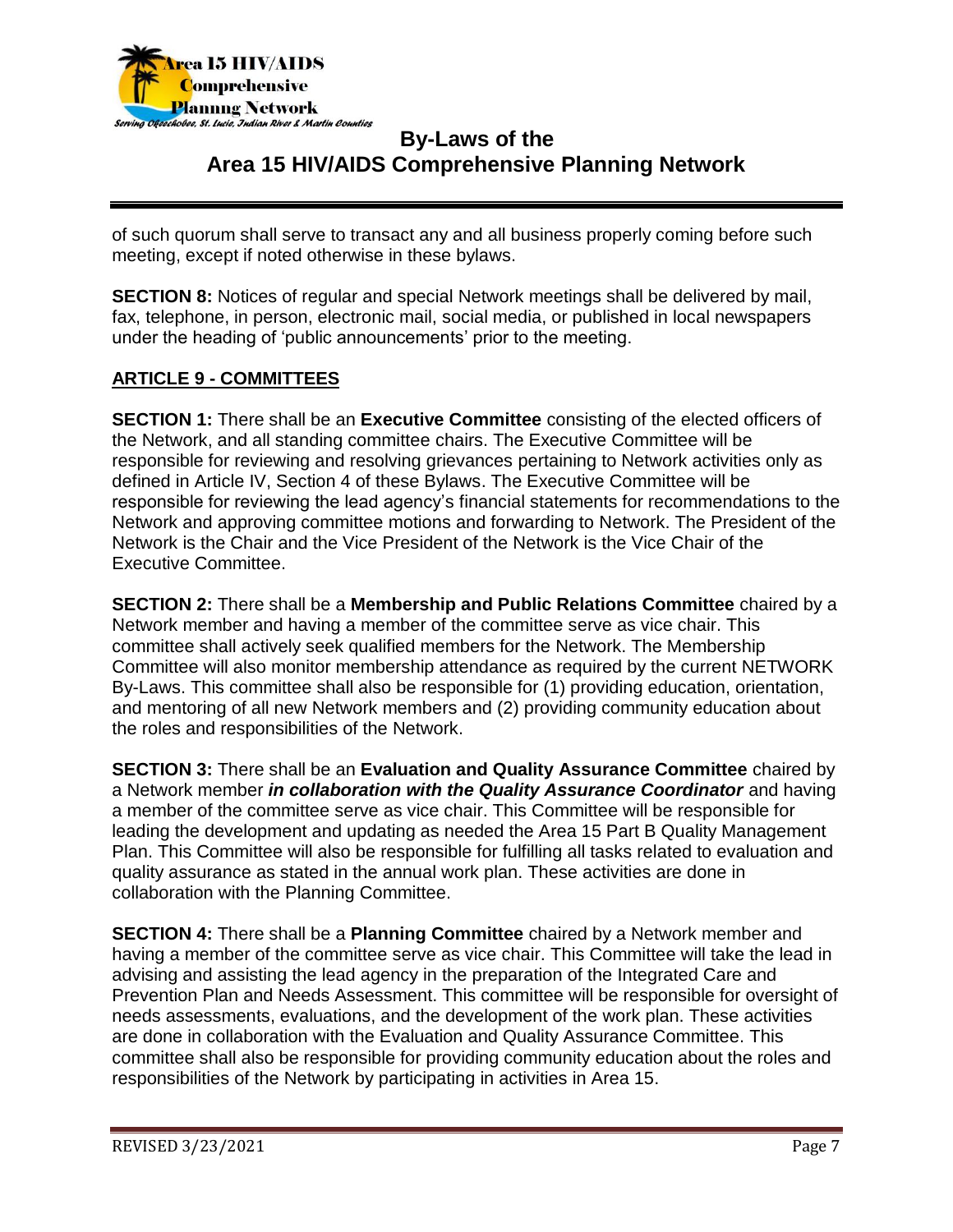

**SECTION 5:** The Duties of the Committee Co-Chairs include but are not limited to the following: developing an agenda for all committee members, facilitating the committee in developing and maintaining annual committee work plans, making committee reports to the Executive Committee and Network, facilitating the committee in drafting clear and effective motions for presentation and discussion at the Executive Committee and Network meetings, contacting and supporting committee members to encourage full participation at all committee meetings and activities, ensuring that Robert's Rules and the NETWORK Ground Rules are followed. Committee chairs should make every effort to handle behavior or competency issues before they become the responsibility of the Executive Committee. If the issue cannot be rectified, then the issue will be presented to the Executive Committee for resolution.

The Duties of the vice-chair are to fulfill any and all of the duties listed above in the absence of the committee Chair. The vice-chair is responsible for assuring complete and accurate committee attendance records are maintained for each committee meeting and is responsible for forwarding these records directly to the Lead Agency.

#### **ARTICLE 10 - STATE REPRENSENTATIVE FOR PATIENT CARE AND PREVENTION (FCPN)**

**SECTION 1:** The NETWORK members will nominate and elect 1 Patient Care and 1 Prevention Network member and 1 alternate for each as the state representative. The nominee's applications and letter will be submitted to the Lead Agency through the contracted provider. The term for each representative shall match the statewide By-Laws. Qualifications will include:

Maintain Active membership status Letter of Nomination from NETWORK Co-Chairs Copy of Nominee Resume (Optional) Completed FCPN Professional Disclosure Completed Conflict of Interest Form Completed FCPN Nominee Selection Form Nominees will submit the above information to the Lead Agency through the contracted provider for review prior to elections by the NETWORK. Lead Agency will forward to Tallahassee for selection process. Removal procedures will follow the removal procedures stated above in Article V, Section 1 and 2.

The selected representative and alternate will be expected to follow the rules of professional conduct as outlined by the FCPN and which will be mirrored by the NETWORK.